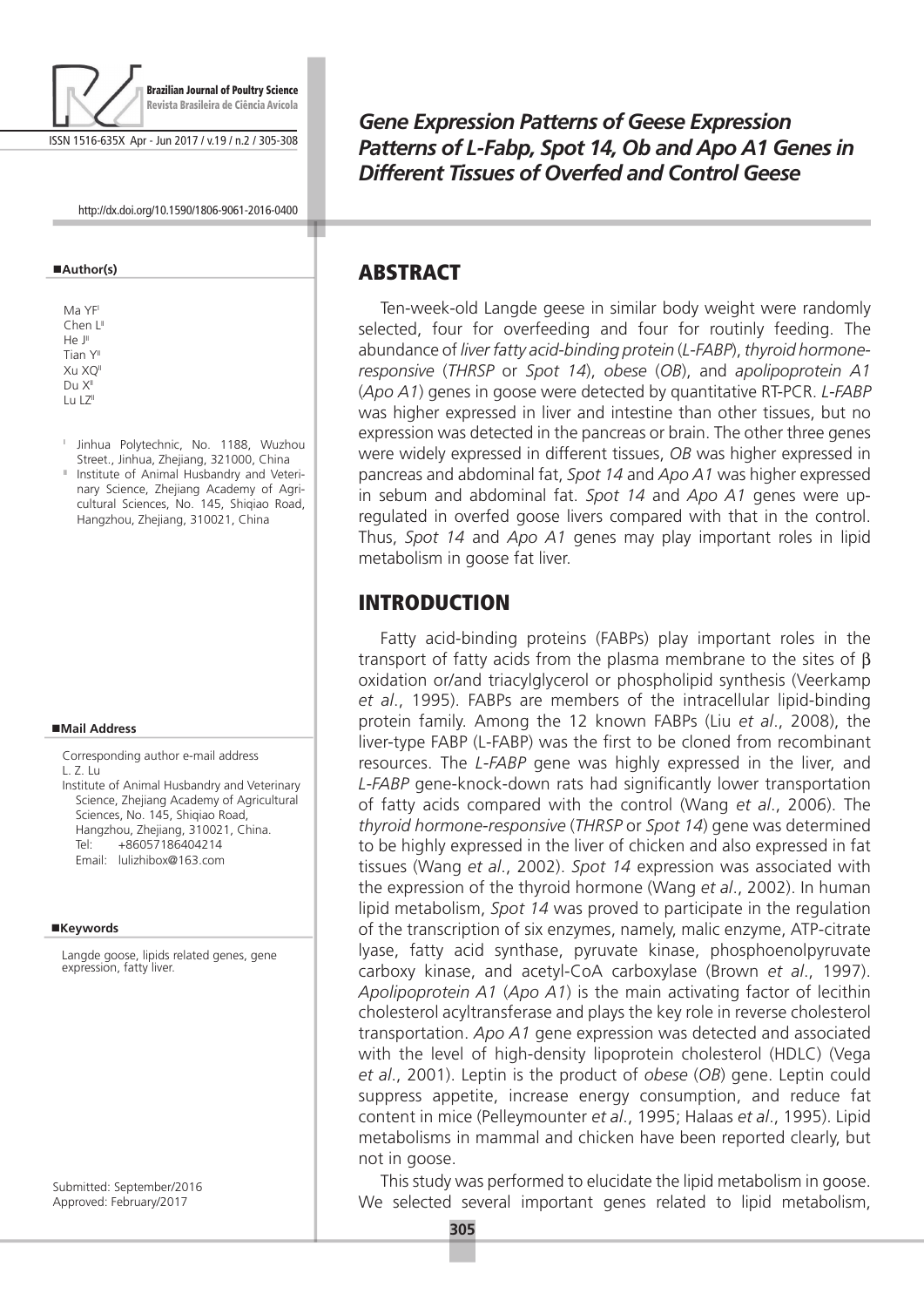

namely, *L-FABP*, *Spot 14*, *Apo A1*, and *OB* genes. We detected the expression patterns of these genes in different tissues and determined their differences between control and overfed (OF) geese.

# MATERIALS AND METHODS

### Sample collection

Ten-week-old Langde geese were randomly assigned into control group (C) and overfed group (OF), each group contain four geese. C geese were fed with basal diet and OF geese were fed with basal diet mixed with 0.4% goose fat and 0.1% salt. The overfeeding period lasted for 20 days after a period of 1 week of pre-overfeeding. Quantitative real-time PCR analysis was applied to detect mRNA abundance and differential expression patterns of the *L-FABP*, *Spot 14*, *OB,* and *Apo A1* genes in the different tissues of C and OF geese. Fourteen tissues (heart, liver, spleen, lung, kidney, brain, chest muscle, leg muscle, sebum, abdominal fat, intestine, proventriculus, gizzard, and pancreas) were collected from each individual. The tissues were immediately frozen in liquid nitrogen and stored at -70 °C for total RNA extraction. The geese were slaughtered following ethical standards.

This study was carried out in strict accordance with the recommendations in the Guide for the Care and Use of Laboratory Animals of the National Institutes of Health. All surgery was performed according to recommendations proposed by European Commission, and all efforts were made to minimize suffering of animals.

### Total RNA extraction and reverse transcription

Trizol regent (Takara, Osaka, Japan) was used to isolate the total RNA, and M-MLV reverse transcriptase (Takara) was used to synthesize the complementary *Gene Expression Patterns of Geese Expression Patterns of L-Fabp, Spot 14, Ob and Apo A1 Genes in Different Tissues of Overfed and Control Geese*

DNA. Aforementioned processes were performed according to the manufacturer´s protocols.

#### Quantitative RT-PCR

Primers used in this study are listed in Table 1. Quantitative RT-PCR analysis was performed in 20 μL of reaction mixture, which included 2 μL of cDNA template, 10  $\mu$ L of 2 x SYBR qPCR mix, 0.4  $\mu$ M forward/reverse primer, and 0.4 μL of ROX reference dye (Takara). The reaction was performed on ABI 7300 (Applied Biosystems, Foster City, CA) using the following protocol: 94 °C for 3 min, 40 cycles of denaturation at 94 °C for 10 s, and annealing and extension at 60 °C for 31 s. Each detection was performed thrice simultaneously.

### Statistical analysis

Relative expression levels of goose *L-FABP*, *Spot 14*, *Apo A1*, and *OB* genes were indicated by 2<sup>-∆Ct</sup>, where  $\Delta Ct = Ct_{\text{target gene}} - Ct_{\text{GAPDH}}$ . Statistical significance was calculated using the Student's *t*-test with 2-tailed p-values (SPSS version 16.0). Differences were considered significant when p<0.05. Tests were performed among tissues and between treatments.

# RESULTS

#### Expression patterns of L-FABP, Spot 14, OB, and Apo A1 genes in goose

The expression patterns of goose *L-FABP*, *Spot 14*, *OB*, and *Apo A1* genes in the different tissues are shown in Fig. 1. *L-FABP* gene was found to be highly expressed in the liver and intestine and also expressed in various tissues. No *L-FABP* expression was detected in the pancreas or brain. *Spot 14* gene was highly expressed in all tissues, especially in the fat tissues and intestine. *OB* gene was expressed in all tissues. *Apo A1* gene was highly expressed in the fat tissues, intestine, and liver, compared with those in the other tissues.

**Table 1 –** Sequences of primers used in this study.

|                        | Nucleotide sequence $(5' \rightarrow 3')$ |                        |               |      |
|------------------------|-------------------------------------------|------------------------|---------------|------|
| Primer                 | Sense                                     | Antisense              | Accession no. | Size |
| $L$ -FABP <sup>1</sup> | actgcccccactgcgtt                         | cgtcaccacaaagtcgtctcct | HQ640427      | 184  |
| Spot 14                | tgcgtgtgtctaaaccacct                      | tcgaggctttgcgttttatt   | GW713791      | 83   |
| Apo $A12$              | aacttgcgcgagaagatgac                      | aagcgggtcttgaggttctc   | NM 205525     | 83   |
| OB <sup>2</sup>        | gacttcattcctgggcttca                      | ccaggtcatcggctatctgt   | AF082500      | 124  |
| <b>GAPDH</b>           | gtggtgctaagcgtgtca                        | aggctgggataatgttctgg   | AY436595      | 290  |

1 Referenced the sequences in duck

2 Referenced the sequences in chicken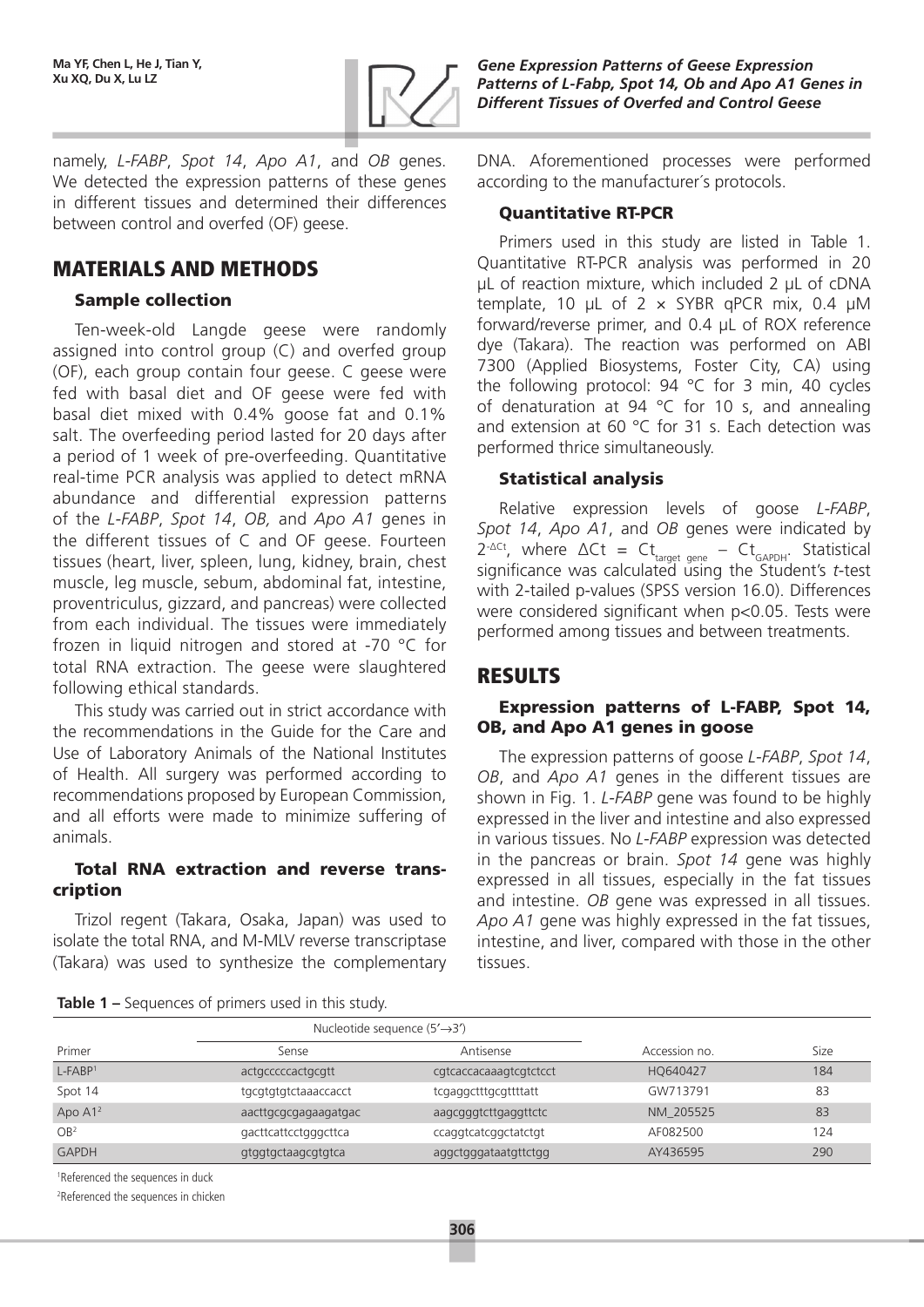

**Figure 1** – Expression patterns of liver fatty acid-binding protein (L-FABP), thyroid hormone-responsive (THRSP or Spot 14), obese (OB), and apolipoprotein A1 (Apo A1) genes in goose.

Expression levels of these genes in the different tissues were determined by quantitative RT-PCR and normalized to that of GAPDH. No L-FABP gene was detected in the pancreas or brain. Each column in each diagram represents the mean  $\pm$  SEM of four individuals. This condition applies to the following diagram. Different letters indicate significant difference at p<0.05.

#### Differential expression in control and OF geese

Significant higher expression of *Spot 14* and *Apo A1* genes was detected in OF goose livers, compared with those of the control (p<0.05) (Fig. 2). No significant difference was detected in other tissues (*P* > 0.05). No *Gene Expression Patterns of Geese Expression Patterns of L-Fabp, Spot 14, Ob and Apo A1 Genes in Different Tissues of Overfed and Control Geese*

differential expression in the goose *L-FABP* or *OB* gene was detected (p>0.05)



**Figure 2** – Differential expression levels of *Spot 14* and *Apo A1* genes. Expression levels of *Spot 14* and *Apo A1* genes in overfed (OF) geese were significantly higher than those in the control group (p<0.05).

# **DISCUSSION**

Goose fat liver is one of the three most famous cuisines worldwide. This study was primarily performed to investigate several lipid metabolism-related genes in goose and their differential expression patterns between OF geese and control. Goose *L-FABP* gene was detected to be highly expressed in the liver and intestine, similar to the reports of Besnard *et al*. (2002) and Guilmeau *et al*. (2007). No *L-FABP* expression was detected in the pancreas or brain. Goose *Spot 14* gene was found to be highly expressed in the fat tissues, intestine, lung, and liver, which is consistent to those in human and rat (Jump *et al*., 1993). The OB gene was reported to be highly expressed in the fat and intestine, which is consistent with the results in Fig. 1. Goose *Apo A1* gene was also found to be highly expressed in the fat tissues, intestine, and liver, which are important organs for lipid metabolism. These lipid metabolism-related genes were all detected to widely exist in different tissues in goose.

Quantitative RT-PCR analysis showed that *Spot 14* and *Apo A1* genes were expressed higher in OF goose livers than those in the control (Fig. 2). The liver is a very important organ for lipid metabolism in vivo. These results indicated that lipid metabolism was more active in OF geese than control. *Spot 14* was proved to regulate the transcriptions of six key enzymes in lipid metabolism (Brown *et al*., 1997), and Spot 14 protein was indispensable in fat synthesis (Oppenheimer *et al*., 1987). *Apo A1* functions in reverse cholesterol transportation (Vega *et al*., 2001). Apo A1 is part of high-density lipoprotein (HDL), and HDLC was negatively associated with incidence of coronary atherosclerosis disease (Vega *et al*., 1996). The results